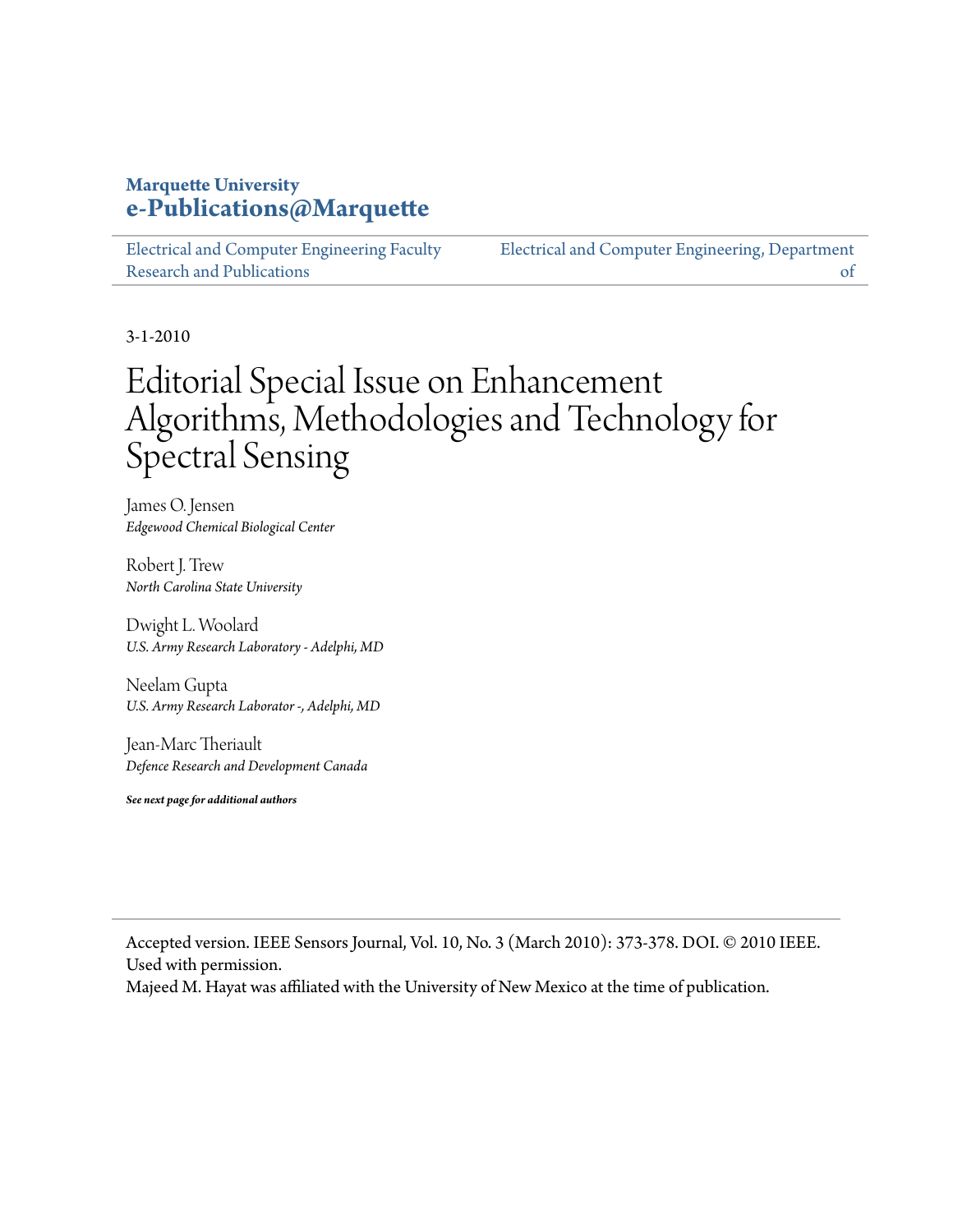#### **Authors**

James O. Jensen, Robert J. Trew, Dwight L. Woolard, Neelam Gupta, Jean-Marc Theriault, Majeed M. Hayat, Yanqiu Li, and Patti Gillespie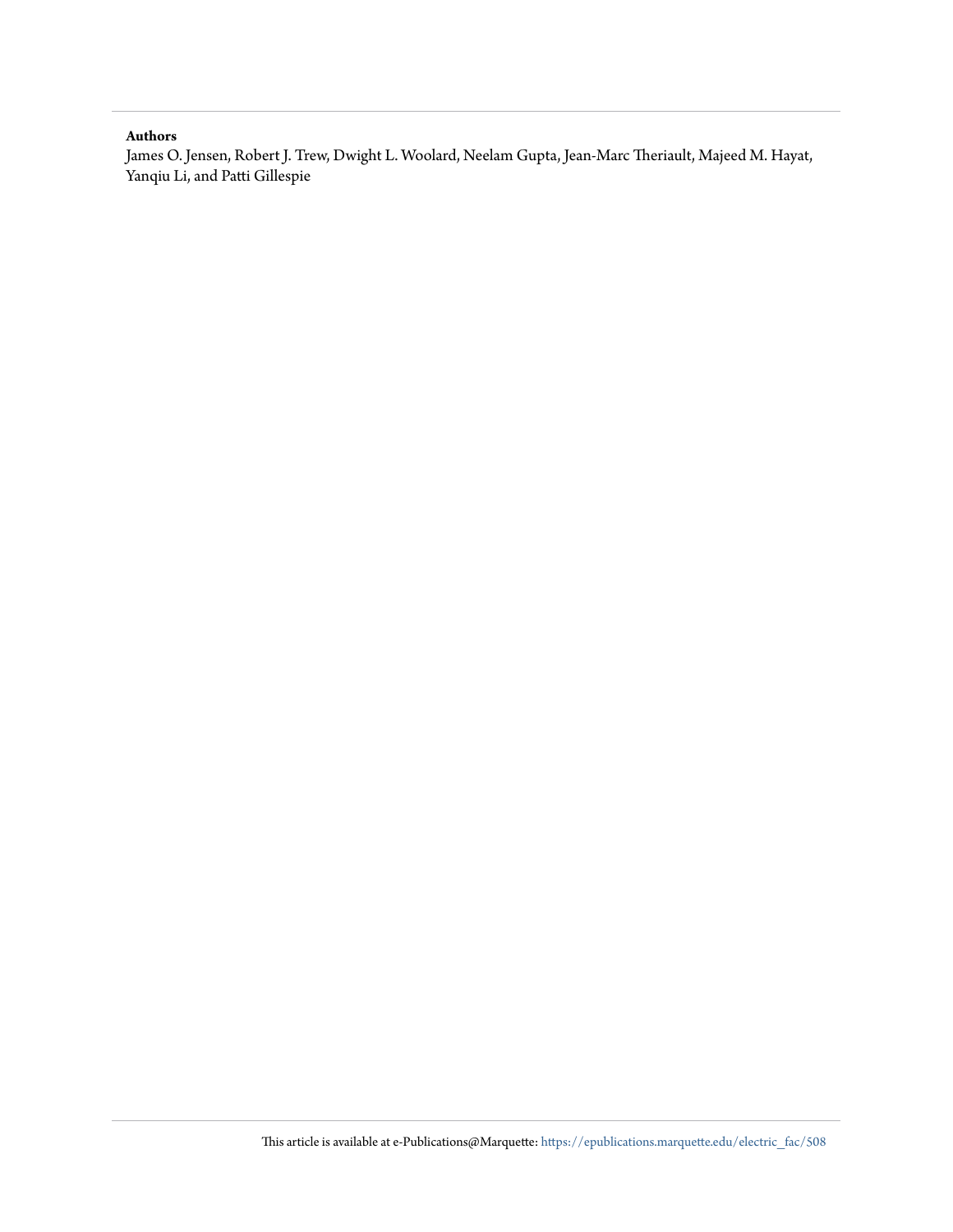#### **Marquette University**

## **e-Publications@Marquette**

## *Electrical and Computer Engineering Faculty Research and Publications/College of Engineering*

*This paper is NOT THE PUBLISHED VERSION;* **but the author's final, peer-reviewed manuscript.** The published version may be accessed by following the link in th citation below.

*IEEE Sensors Journal*, Vol. 10, No. 3 (March 2010): 373-378. [DOI.](https://doi.org/10.1109/JSEN.2010.2041385) This article is © Institute of Electrical and Electronic Engineers (IEEE) and permission has been granted for this version to appear in [e-](http://epublications.marquette.edu/)[Publications@Marquette.](http://epublications.marquette.edu/) Institute of Electrical and Electronic Engineers (IEEE) does not grant permission for this article to be further copied/distributed or hosted elsewhere without the express permission from Institute of Electrical and Electronic Engineers (IEEE).

## Editorial Special Issue on Enhancement Algorithms, Methodologies and Technology for Spectral Sensing

James O. Jensen Edgewood Chemical Biological Center (ECBC) , Aberdeen Proving Ground, MD, USA Robert J. Trew Department of Electrical and Computer Engineering, North Carolina State University, Raleigh, NC, USA Dwight L. Woolard U.S. Army Research Laboratory, Adelphi, MD, USA Neelam Gupta Sensors and Electron Devices Divison, U.S. Army Research Laboratory, Adelphi, MD, USA Jean-Marc Theriault Defence Research and Development Canada , Valcartier, Canada Majeed M. Hayat Department of Electrical and Computer Engineering, University of New Mexico, Albuquerque, NM, USA Yanqiu Li Beijing Institute of Technology, Beijing, China Patti Gillespie Electro-Optics and Photonics Division, U.S. Army Research Laboratory, Adelphi, MD, USA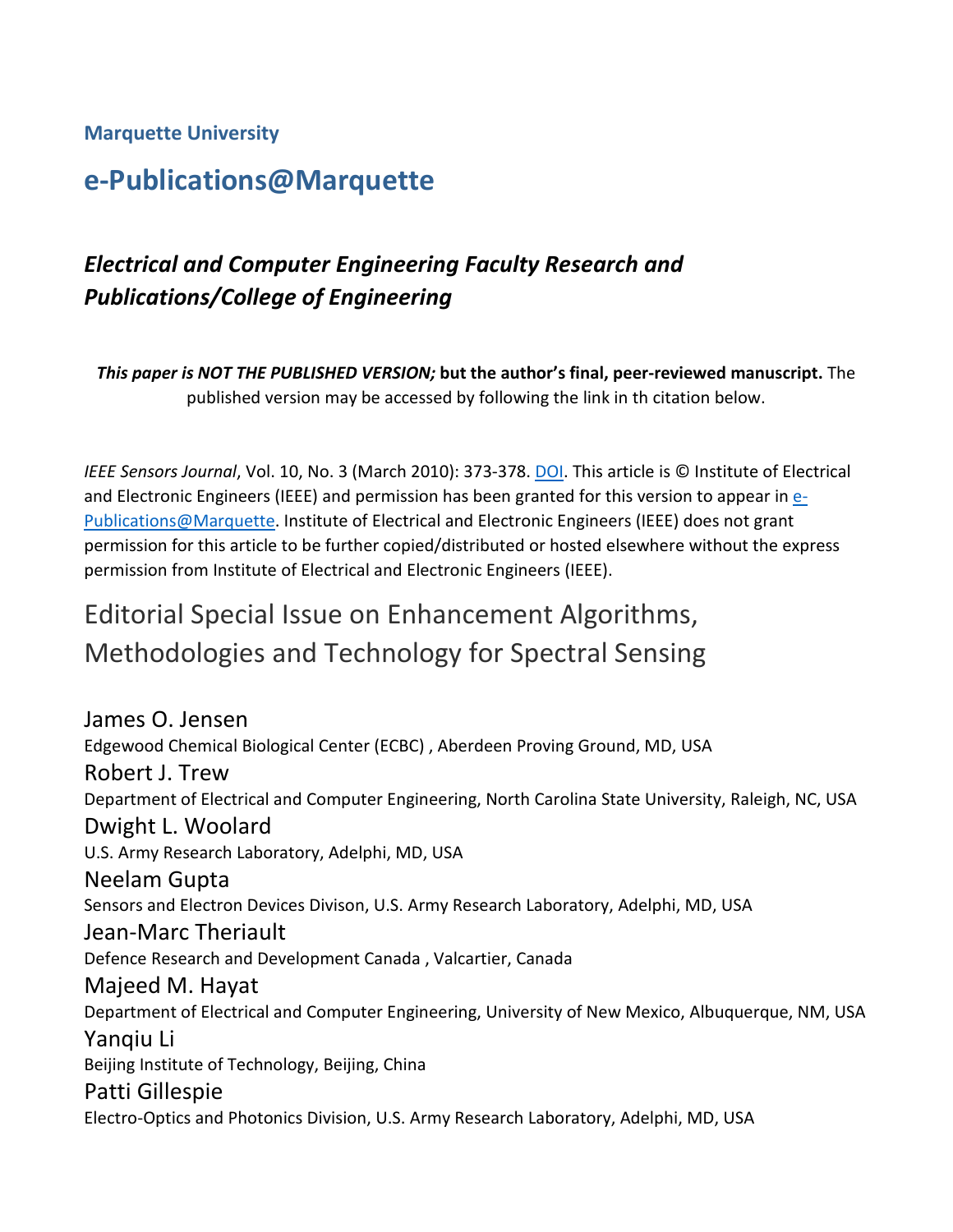### Abstract:

The paper is an editorial issue on enhancement algorithms, methodologies and technology for spectral sensing and serves as a valuable and useful reference for researchers and technologists interested in the evolving state-of-the-art and/or the emerging science and technology base associated with spectral-based sensing and monitoring problem. This issue is particularly relevant to those seeking new and improved solutions for detecting chemical, biological, radiological and explosive threats on the land, sea, and in the air.

Traditional spectroscopic techniques have been proven successful for the identification of isolated chemical species under highly controlled scenarios within many laboratories for decades through the leveraging of highly mature spectrometer technology. More recently, due to phenomenal developments in imaging camera technologies, there has been very significant progress in the field of imaging spectroscopy. Indeed, multispectral and hyperspectral imaging technologies are already impacting many basic scientific disciplines, e.g., astronomy, agriculture, biology, chemistry, ecology, etc., and as such have already found relevance in many practical applications areas, including but not limited to: chemical and petrochemical processing and safety monitoring, geology and minerals mining, pattern and data mining, security and surveillance, etc. A typical spectral imager collects information from targeted materials and/or objects using specific subportions of the electromagnetic spectrum, most notably from the ultraviolet through the terahertz range. Hyperspectral imagers collect pictures of the same scene at many subbands of the light spectrum to generate a "hyperspectral image cube" that can reveal geometric features and related information based on the relative spectroscopic properties of the target and background that cannot be seen in ordinary broadband intensity camera images. This is true because different materials possess chemical properties that often provide unique spectral signatures from specific subbands of the spectrum. Therefore, it is possible to employ these specific signatures to identify the materials and/or objects present in an imaged scene.

However, each hyperspectral image cube corresponds to a very large volume of data that requires computational intensive data processing. Hence, new algorithms are needed for improving the detection times and the associated probabilities which is of the utmost importance in many applications of interest at this time. While multispectral imagers typically operate at a smaller number of subbands in the spectrum the basic problems are very similar. Spectral imagers have been developed for broadly varying sensing scenarios that range from space exploration to microscopic robotic sensors in the laboratory. These imaging systems are presently being applied and refined for sensing in land (e.g., on surfaces), sea (e.g., in water) and air (e.g., atmospheric) scenarios and are heavily levering new types of technologies and modalities such as time-domain and frequency-domain terahertz-frequency spectroscopy. Since spectroscopic sensing science and technology has important relevance to many disciplines and because its optimum implementation requires enhancements from additional algorithmic (i.e., hardware and software) design and development, any reasonably comprehensive survey of the subject will naturally span many fundamental disciplines such as chemistry, biology, material science, atmospheric science, optics, electronics, etc., as well as the computer and informational sciences.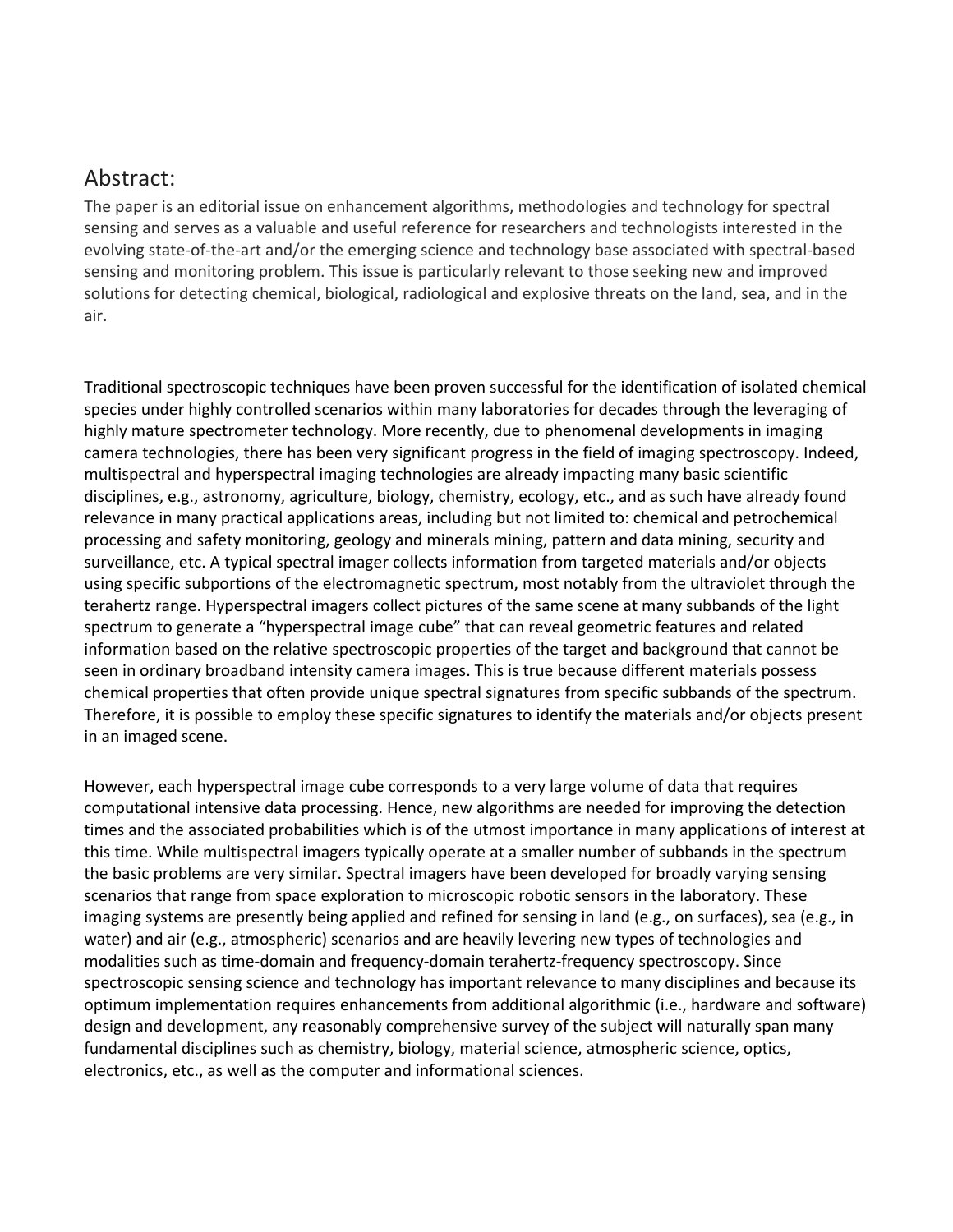This multidisciplinary special issue on "enhancement algorithms, methodologies and technology for spectral sensing" has been focused into a common sensors theme by the evolving requirements for multispectral/hyperspectral based detection and identification. Recently, an increased emphasis on reagentless spectroscopy combined with algorithmic enhancement has been motivated primarily by negative performance issues associated with traditional chemical and biological (CB) point and standoff detection techniques. In particular, sensors have been previously developed and fielded that rely heavily on reagents and/or burdensome support structures that are expensive and difficult to maintain and that have serious false alarm issues. Examples of previously implemented technologies include biological assays, mass spectrometry, and ion mobility. Other explored methodologies include novel materials (mips, smart ligands, amino acid sequences, aptamers, sol gel, aerogel, electroconducting polymers, etc.) or bulk property interactions (electrochemistry, surface acoustic wave, surface plasmon resonance, thermal capacity) and combinations of the two.

At this time, extensive expertise has been demonstrated in the multispectral/hyperspectral community for applications such as airborne and space-based sensing and imaging which has proved effective in monitoring weather, resource management (agriculture, forestry), oil/mineral deposits, and CB detection in air releases. Furthermore, there is a rapidly growing interest in the development of post-acquisition (software based) algorithmic or signal-processing based strategies to enhance and aid the functionality of spectral sensors as well as novel acquisition-phase architectures (hardware based) that enable extended functionality and greatly enhanced data processing capabilities. Hence, spectral-based techniques clearly have potential for providing near to mid-term solutions for many of the monitoring problems associated with chemical, biological, radiological and explosive (CBR&E) threats on the land, sea and in the air. However, the ultimate realization of such spectroscopic techniques will probably require the fusion of many types of spectral-sensing techniques and modality along with the leveraging of advanced algorithmic strategies. Therefore, there is an expectation that standoff and point interrogation sensors are evolving that will be able to provide for extremely high confidence in CBR&E detection and monitoring scenarios.

This Special Issue was organized to focus on many of the most important and challenging science and technology issues related to hyperspectral and multispectral sensors with an emphasis on the enhancement algorithms, methodologies, and technologies required for achieving efficient and effective CBR&E detection systems. In particular, this Special Issue on "Enhancement Algorithms, Methodologies and Technology for Spectral Sensing" incorporates a diverse sampling of leading pioneering works on spectroscopic sensing that are being conducted at universities, government laboratories, and commercial laboratories from both within the United States and the from the larger international community. Here, a holistic integrated view on the spectral sensing problem is achieved by constructing a collection of papers that clearly illustrates the role of advanced algorithmic strategies (i.e., software and hardware) in the context of the state-of-the-art sensing methodologies and technologies, and in the context of the continually advancing science and technology base related to sensing/sensors phenomenology, modality, techniques, devices, components, integrated systems, testing, and evaluation.

To achieve these overarching goals, this Special Issue leads off with a focus section on *Algorithms for Spectral Sensing*. Algorithms for spectral sensing are often major research focus areas of academic programs in electrical engineering, mathematics, or computer science, and this Special Issue contains a number of contributions of this type where the work has been adapted and tailored to specific sensor systems. The themes of these papers range from theoretical concepts in sensing, to imaging and data compression, to enhancing and stabilizing imagery, to detection and classification based on spectral signatures, and to methods for calibration of sensor systems. Algorithm developers of modern imaging and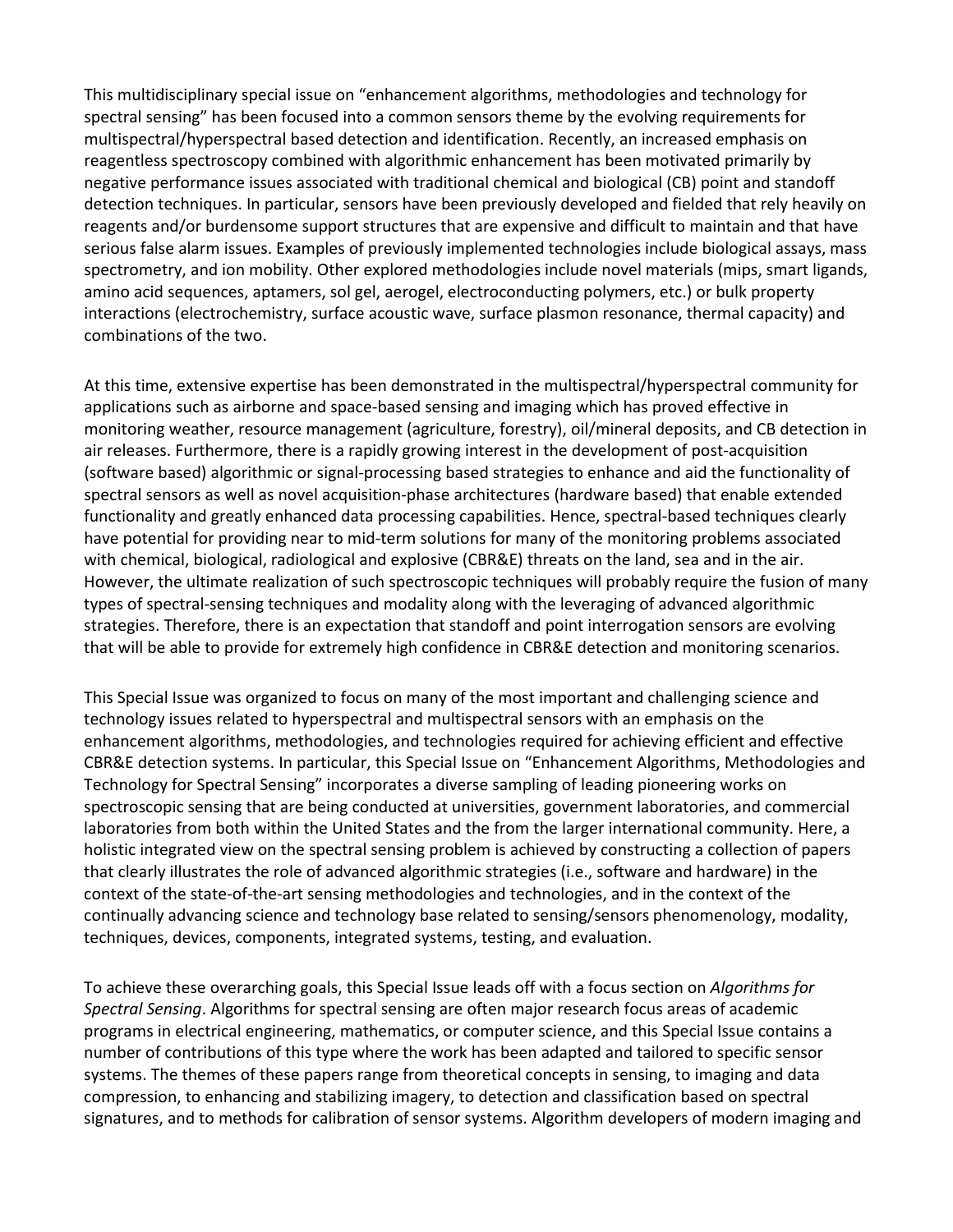spectral-sensor systems face many challenges at this time and the papers in this collection address many of the most important problems. In particular, this section contains one or more contributions on the subjects of: fusion of high-resolution spectral content from spectral imagery with high-spatial-resolution content contained in intensity imagery without altering the spectral information content, as they bear vital signatures of materials; reduction of noise and variability in spectral imagery, both in the spectral and spatial dimensions; strategies for "calibrating" sensors and their data so as to undo the alterations brought about by the environment and other interfering factors in practical sensing scenarios; efficient spectral data compression for reducing the demands related to data storage, communication, real-time processing and analysis; and modeling and classification of spectral data and imagery.

The next major component of this Special Issue contains a set of three sections that independently survey the latest science and technology developments in the context of spectral-based sensing and monitoring for land (and surface), sea (and water) and air (and atmospheric) scenarios. In the first section on *Science and Technology for Land (and Surface) Sensing and Monitoring*, new and novel techniques are discussed such as: new temporal-spectral detection algorithms that enhance the performance of ground-based staring hyperspectral chemical detectors; combined spectral and spatial analysis for remote detection and classification of land-based targets; electrostatic precipitation (ESP) based collection and concentration for achieving very low detection limits in IR spectrometers; and optimization of tradeoffs between spectral resolution and photon collection for realizing effective detection at reduced computational burdens. In the second section on *Science and Technology for Sea (and Water) Sensing and Monitoring*, innovative procedures and recent advances are presented such as: hierarchical lithography for use in the development molecular optoelectronic sensor platforms; decision analytic methods for deriving the appropriate risk targets for use in systems that sense biological agent threats; long-wavelength infrared imaging systems for the detection of submerged scuba divers and port surveillance; nanoshell arrays fabricated using directed assembly of nanospheres that offer the potential for sensitive detection and real-time analysis of biomolecular interactions near a interfaces; and the use of reactive thin films for IR-based detection of toxic compounds in water. In the third section on *Science and Technology for Air (and Atmospheric) Sensing and Monitoring*, advanced methodologies and evolving technologies are highlighted such as: a microelectromechanical systems (MEMS)-scale photoacoustic chemical sensor that provides for parts-perbillion (ppb) detection limits; a highly effective approach for the detection and identification of gaseous plumes in IR hyperspectral imagery using a divisive hierarchical clustering algorithm; a model for estimating the Receiver Operating Characteristic (ROC) curves for digital fluorescence lidar sensing of aerosol biowarfare agent (BWA) simulants in the presence of a single aerosol interferent; and, demonstrations of the effectiveness of imaging Fourier transform spectrometry in characterizing combustion events. Collectively, these sections present a clear picture of the current state-of-the-art in spectral-based sensing science and technology.

The last component of this special issue presents an extensive survey of the work on *Frontier (and Emerging) Spectroscopic Science and Technology*. The papers presented in this section cover an array of subject matter areas of direct relevance to those cover in the earlier sections, including but not limited to such topics as: frontier algorithms that leverage phenomenology and novel process; multispectral and multimodality innovations; integrated sensor platforms for enhanced performance; technology enabled innovative spectral sensing; spectral signature phenomenology; novel spectroscopic methodology; THz spectroscopic sensing; nanosensor concepts and devices; and, sensor enhancement techniques. A few specific examples of the novel research and technology developments presented include: the collection of extremely narrow linewidth THz spectral signatures from RNA solution inside nanofluidic channels; a compact wavelength and polarization agile acousto-optic tunable filter (AOTF) based imager effective for imaging both spectral and polarization signatures of laser-induced fluorescence samples; methodologies for